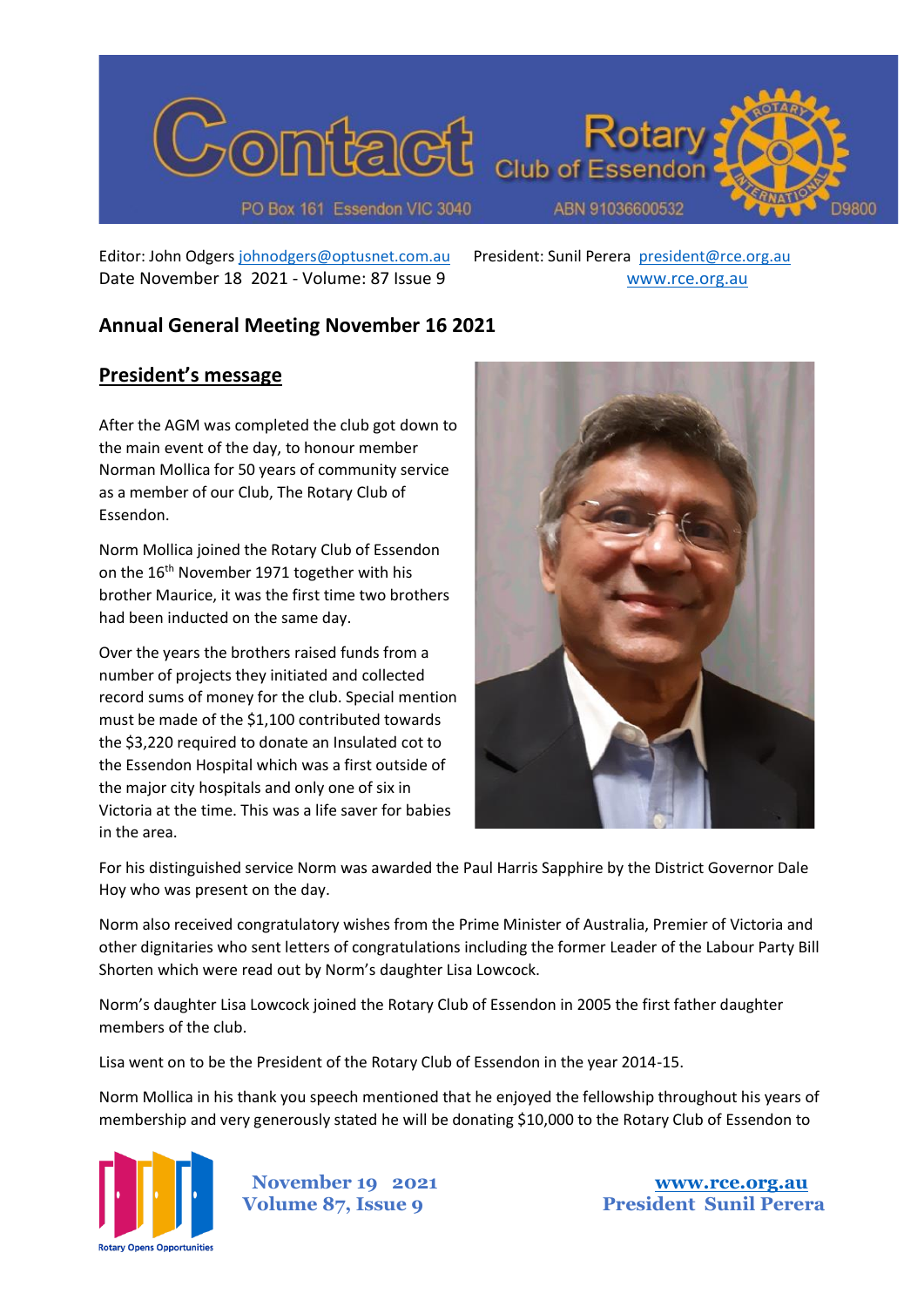

be used for projects to improve mental health, an illness suffered by 1 in 5 Australians (20% or 4.8 million) as at June 2018.

Congratulations also to Cathy Nicou for obtaining the MVCC grant for our project titled "Everyday Conversations – 16 days of Activism" no to violence training program, relating to Family Violence, this project awarded the amount of \$5,597.

As part of 16 Days of Activism, presents the opportunity to participate in 'Everyday Conversations' training, which will delivered by No to Violence.

This is a great chance for everyone to learn about the gendered drivers of men's violence against women and practical skills for bystander actions.

It will be held at Wingate Community Centre on Wednesday 1st December from 9.30am - 12.30pm, with lunch provided afterward. Tickets are at no-cost. As they are limited, please let us know if you need to cancel.

**If you would like to register please contact Cathy Nicou M: 0425 728 782 Email: [nicat1@bigpond.com](mailto:nicat1@bigpond.com) A limited number of places are reserved for Rotary.**

#### **Thought for the day**



reflects your past, describes your present, and predicts your future.

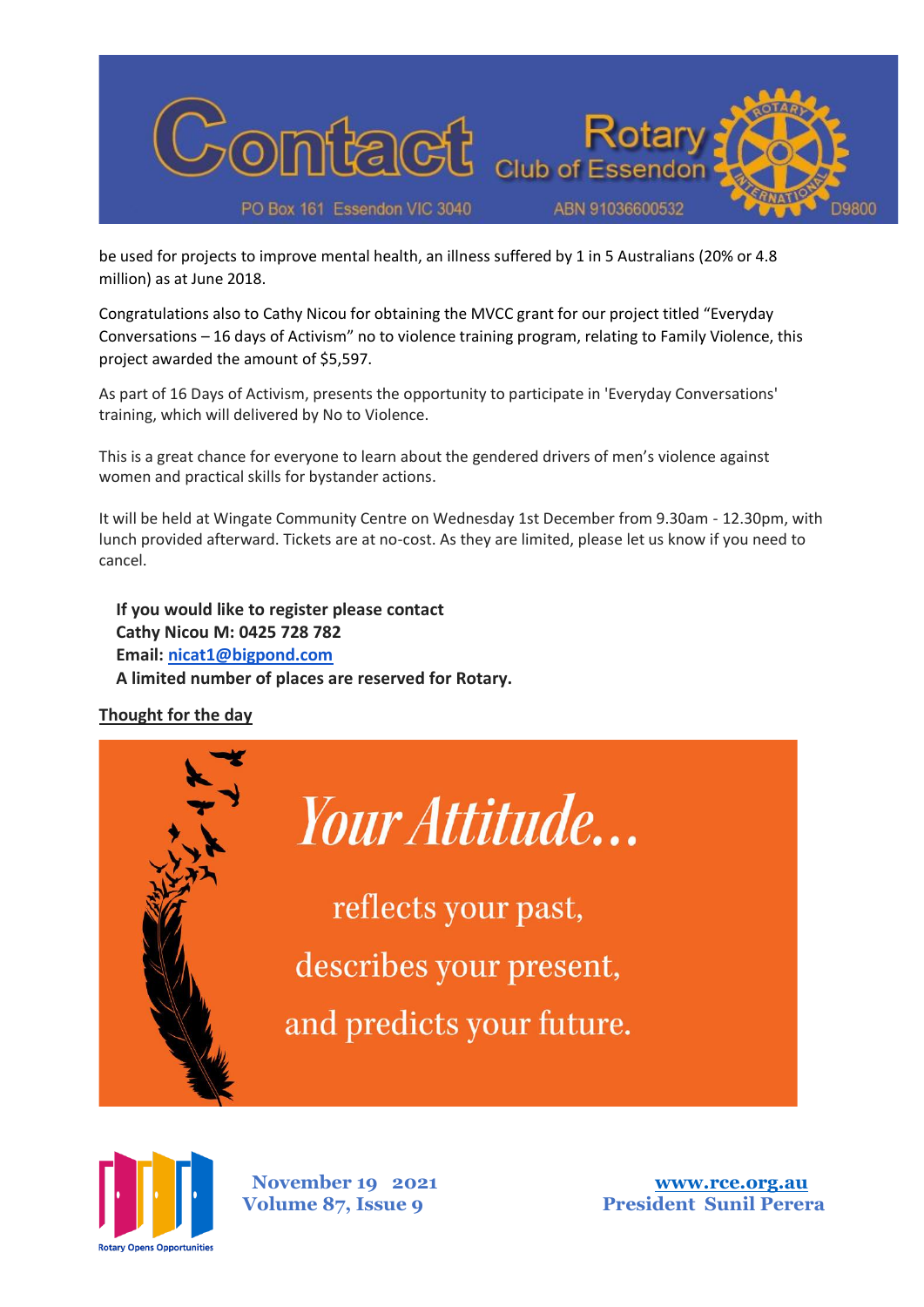

Peter Baker introduced President Sunil who read out an acknowledgement statement that included all lost soldiers in addition to the original owners of the land on which this meeting is being held.

President Sunil then welcomed guests for this very special meeting including District Governor Dale Hoy, Vic Abfalter, Sam Arena, Sue Condos, Regina Davern, Pat Fraser, Cristine Hilbert, John Kouppas, Andrew Lowcock, Svetlana Mahoney, Miriam Perera, Struan Roberts, Greg Stokes and Joanne Westover

President Sunil then opened the 2020-2021 Annual General Meeting (AGM) meeting .

The 2020 AGM report was confirmed.

Past President David Abbey tabled a detailed report of his year that was read out by President Sunil.

Jenni Mann presented the Treasurer's Report for 2020-2021 and confirmed that past member Glenn Smith has agreed to continue as auditor for the year 2021-2022.

President Sunil outlined the Club's activities and achievements for the current mid-year .

President elect Vera Maljevac announced the Club's Board members for 2022-2023.

President Sunil then declared the AGM closed.

Lisa Lowcock outlined the Caroline Chisholm Society Christmas to appeal. Delivery of all donated new toys can be organised directly with CCS as per the attached flyer. If you do wish to participate and donate some toys, please get in touch with us on 03 9361 7000 to arrange a drop off time **for any donations prior to 2 December**. When choosing items 75% of our Children are under the age of 3 and 25% are between the ages of 3-6. If this arrangement presents a problem Lisa may be able to sort something out.

Maria Kouppas informed the meeting that Past President David Abbey and Cindy have been affected by water damage around their house and are busy trying to organise repairs etc. Past member Peter Duras has suffered a range of injuries as a result of an accident with a car. Fortunately Peter is now recovering at home, and is progressing as well as can be expected.

President Sunil then led our Club's and District's tribute to Norm Mollica who has just achieved a momentous milestone by reaching fifty years of Rotary service. President Sunil as guided in his tribute by the words penned by Norm's daughter, Lisa. She has kindly made them available to Contact so that factual errors are avoided. Some minor editing has been done.

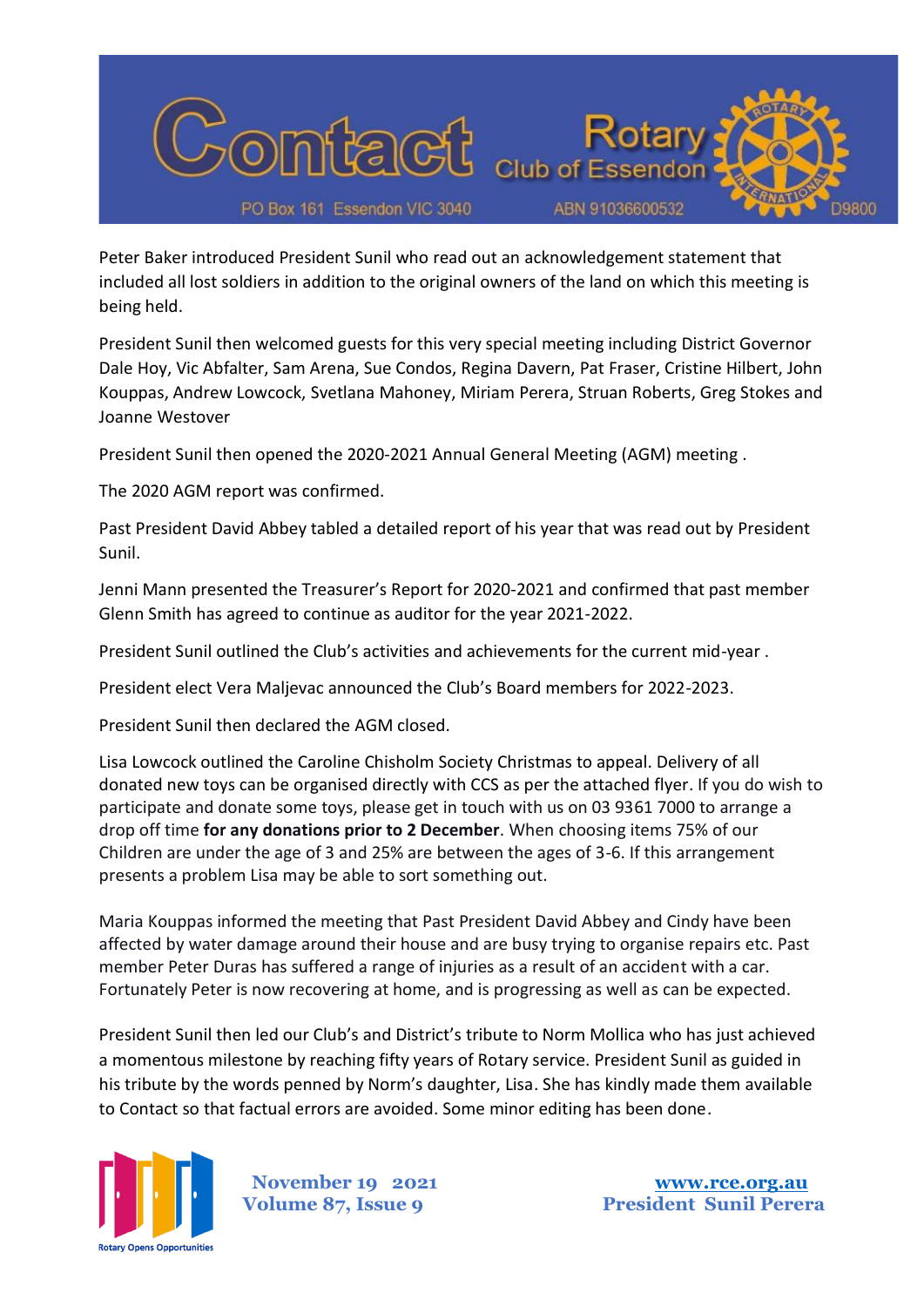





 **November 1 Volume 87, Issue** 

**9 2021 [www.rce.org.au](http://www.rce.org.au/) 9 President Sunil Perera**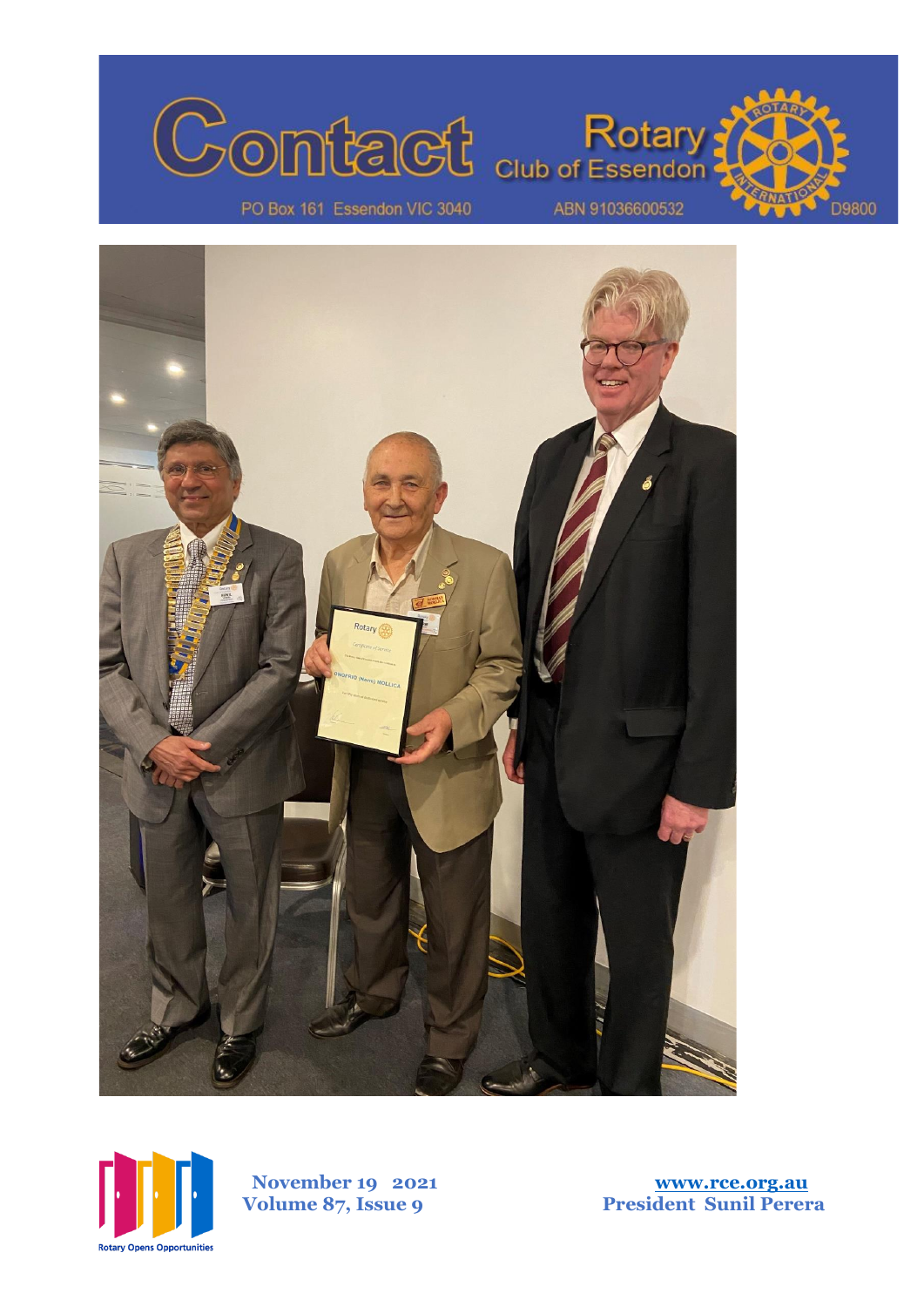

Norm was born with the name Onofrio Carlo Vittorio Mollica on 04/11/1935. His dad was Bartolomeo and his mum were Serafina and he was their first born. Norm sadly had to change his name when he arrived in Australia as those of British decent found it difficult to pronounce his name.

Over the following years Vince, Maurice and Kathy were born. Norm was a great student in Italy and excelled in his classes. He was good in the sciences and won student awards. He was sent to Australia on a long boat journey with only a slightly older family friend to supervise him in 1949 on the ship name the Ugolino Vivaldi.

He was to live with his uncle Frank Mollica at 6 Puckle St, Moonee Ponds. The family lived above the family fruit shop and Norm was put straight to work having to go to the fruit and vegie market every morning before sunrise with his uncle. He then worked in the shop.

No time for schooling which Norm greatly missed. Bearing the brunt of the racism of the time Norm found that he needed to have his wits about him and learn to speak Australian. He put himself through night school to do so. He also learned to box to protect himself.

Luckily, he was a natural sportsman and could run fast. He enjoyed sport so much he joined the local Essendon Athletics Club and was a very successful amateur middle-distance runner.

Norm also greatly enjoyed basketball, both playing and coaching a number of premiership teams. So respected was he in the local Italian and basketball communities that he hosted the Italian Basketball team in the 1970s when they were in Melbourne.

In later years when injuries forced a retirement from basketball golf became his sport and it has taken him around the world and provided much enjoyment.

Norm married Gwen on 19/11/1960 and had two daughters, Lisa and Gabrielle. They lived originally in Pascoe Vale, then Glenroy and finally Strathmore. Norm has five grandchildren and two great grandsons. He is a very involved grandfather. Without a doubt his family is the most important thing in Norm's life.

With his brother and father in 1966 he started the very successful Moonee Ponds Tyre Service at 660 Mt Alexander Rd, Moonee Ponds. They all certainly worked hard to make it the success it became.

They sold the business a few years ago and retired but the business is still running. The big tyre painted in red and black is a famous local icon and is likely to be the most viewed tribute to the Bombers ever as millions of people over the last 55 years would have seen it as they passed in their cars and on the tram.

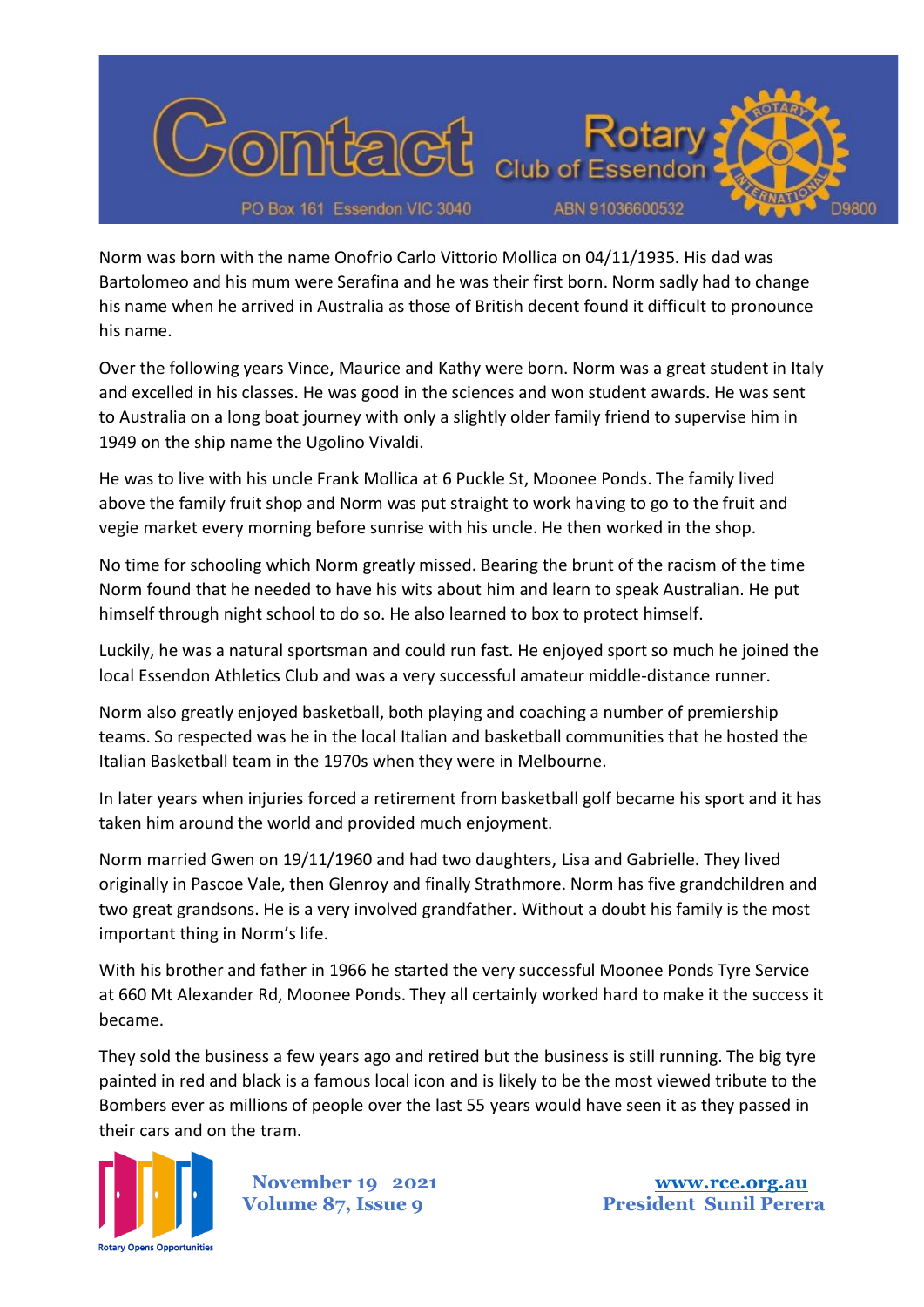



Norm receiving Paul Harris Sapphire from DG Dale Hoy

Father and daughter – dynamic duo!

I know of people who have grown up waiting to spot it as they passed, and now do the same with their grandchildren on trips to and from the city.

Norm joined Rotary on 16/11/1971 on the same day as his brother Maurice. It was the first time two brothers had been inducted on the same day. Bill Early was President. Coincidentally Norm was born in 1935 the same year as the Rotary Club of Essendon was chartered. His R.I.# 306891. He joined with the classification of Tyre Retailing.

In 1973-74 Norm and Morrie ran the first of many Clay Target Shooting Days at the Victorian Gun Club. They also ran the Melbourne Cup Sweep netting a profit of \$1100.00 which would still be a great achievement today.

Due to both events the club was able to fund a large proportion of the \$3220.00 required to donate an Insulcot to the Essendon Hospital. It was the first at a hospital outside of the major city hospitals and one of only six in Victoria. This was a lifesaver for babies in the area.



 **November 19 2021 [www.rce.org.au](http://www.rce.org.au/)**

**Volume 87, Issue 9 President Sunil Perera**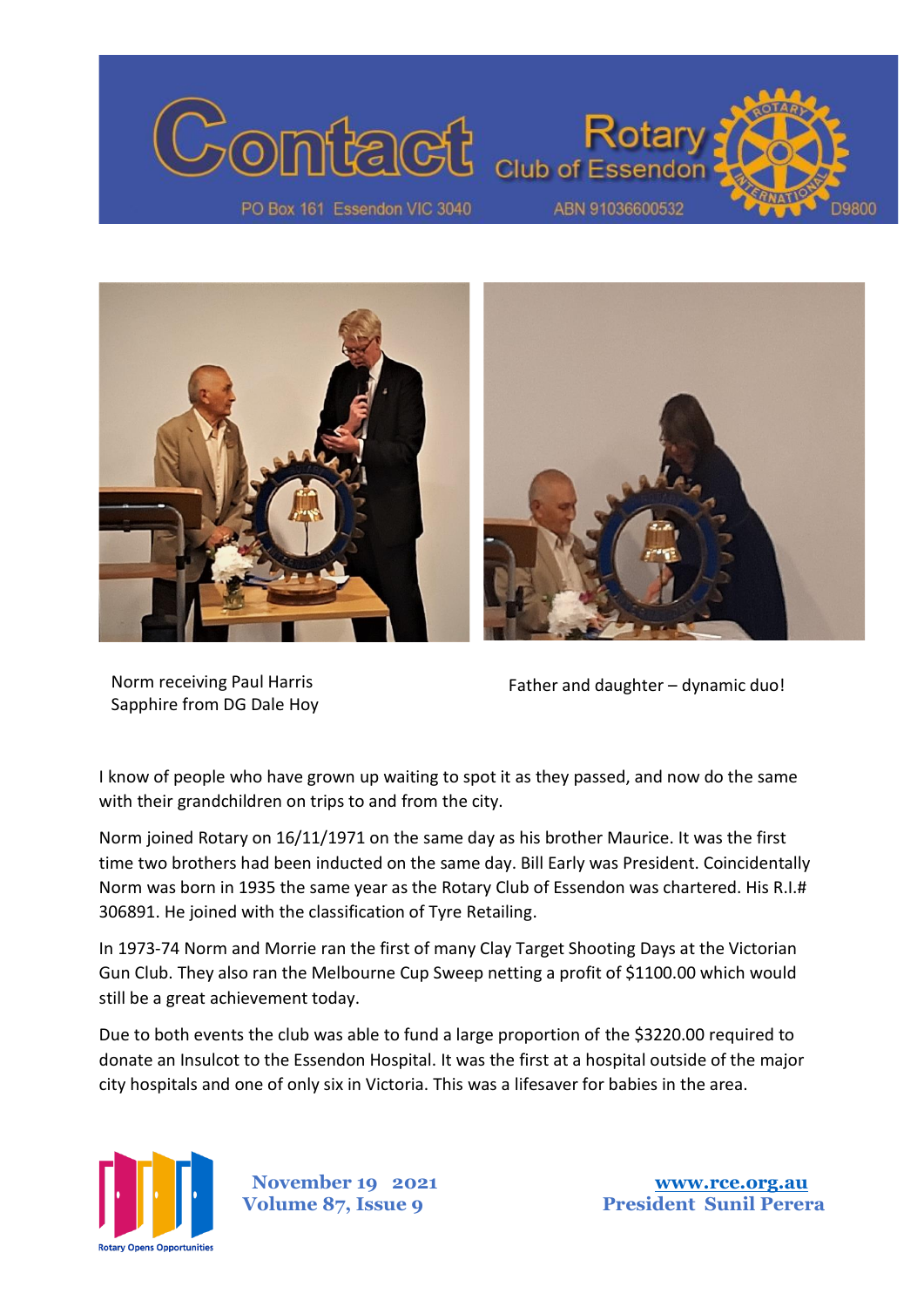

During 1974 to the 1980s the annual gun shoots raised much needed funds every year for the club and became a regular and reliable source of income. It usually raised between \$1500 and \$2000 each year and it was enthusiastically attended by many members and friends.

During the 70's and 80's the Norm and Morrie also ran many Cup Sweeps over the Spring Carnival. These also raised thousands of dollars and became to be a regular expectation of Cup week every year. When we think about what the average wage was during that time we realise what a big impact these fundraisers had on the ability to fund really important club projects.

In 1979-80 the annual gun shoot raised \$1500 for international service projects including crippled children in Fiji, Asian refugees at Midway Hostel Maribyrnong, International House in Carlton and the Red Cross Kampuchean Appeal. That same year Norm became a Life Member of F.A.I.M. which translates to "Fourth Avenue In Motion", the fourth avenue of Service of Rotary being International Service. In later years Rotary Australia World Community Service Limited, we now call it RAWCS, replaced F.A.I.M.

In 1980-81 a vocational visit to Olympic Tyres arranged as Dad had connections via his business. 1983-84 another successful gun club day raising nearly \$4000 which I think was a record. Norm and Gwen hosted a number of exchange students over the years, taking them to their homes in Glenroy and then Strathmore and of course down to the holiday home in Sorrento where learning to fish was a main priority. Many kept in touch for a number of years such was their enjoyment of the Mollica hospitality.

Having arranged student exchange in the club myself I know the importance of having good families to sponsor the young people and I know from feedback from the students that were hosted by them that the time they spent with Norm and Gwen were amongst the best they had in Australia.

Norm loves playing golf and has represented the Rotary Club of Essendon in many Rotary Fellowship of Golf tournaments around Australia and indeed the world the most memorable being at the in Pinehurst Golf Club in Nth Carolina where the U.S. Open has been played. He bought home wonderful memories and trophies as well. He also arranged many golf days in our club which were always fun and profitable.

Representing our club overseas was a marvellous experience for Norm. His naturally gregarious nature, his ability to chat and put people at ease and his polite and gentle behaviour made him a wonderful representative of both our club and our nation. Any Rotarian from another country who had never met an Australian before would go away with a very positive impression of who we are. Certainly not like Crocodile Dundee or Steve Irwin!

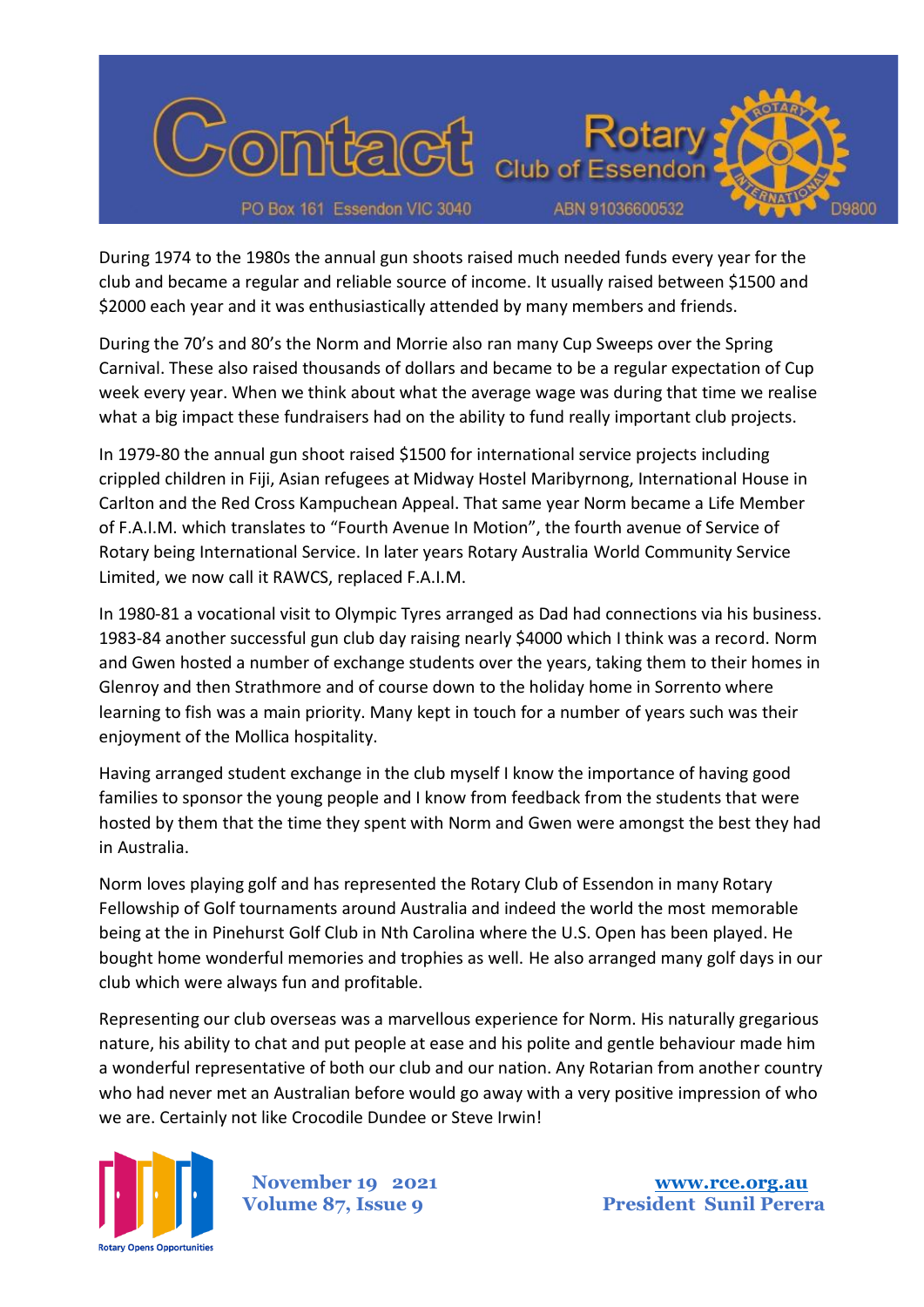

Many Rotarians over the years enjoyed trips to Sorrento to Norm and Gwen's holiday house and enjoyed their hospitality at both organised club functions there and private trips. No matter when you went you would go home with a tummy filled with fresh fish and a belly aching from the fun and laughter of the day. Their generosity is renowned.

In 2014-15 daughter Lisa joined the Rotary Club of Essendon the first father daughter members of the club. Whenever there has been a raffle ticket to sell – or buy - or a fundraiser to attend Norm has been there to support it.

Norm has attended almost every Charter Night, Presidents Night and President induction in the 50 years he has been a member. He has supported 50 Presidents and been on all committees in the club and has always been ready with a smile, a joke, a laugh, a handshake and a word of encouragement.

You could always rely on Norm to be there when needed. He has always thought of new ways to bring in members and raise funds and while not always in the limelight is responsible for many of the successful fundraisers and projects in the club. Norm has been a quiet achiever. He is always thinking of ways to make our club great. While he left the microphone and photo opportunities to his brother Morrie, his work behind the scenes is always full of enthusiasm and effort. Thank you and Congratulations on your 50 years of service to the local and international community Norm.

## **Forthcoming events**

- **[Membership day](http://portal.clubrunner.ca/6172/Event/membership-day)** Angler's Tavern Nov 30, 2021 7:00 PM – 8:30 PM
- **Vocational visit** (to winery) December 2 2021 to Barokes for wine tasting starting at 3 pm. For details contact Irene Stokes or Michael Portelli.
- **[Christmas Party](http://portal.clubrunner.ca/6172/Event/christmas-party-1)** Dec 07, 2021 6:00 AM – 10:00 PM
- **[Breakfast meeting](http://portal.clubrunner.ca/6172/Event/breakfast-meeting-3)** Dec 21, 2021 7:00 AM – 8:00 AM

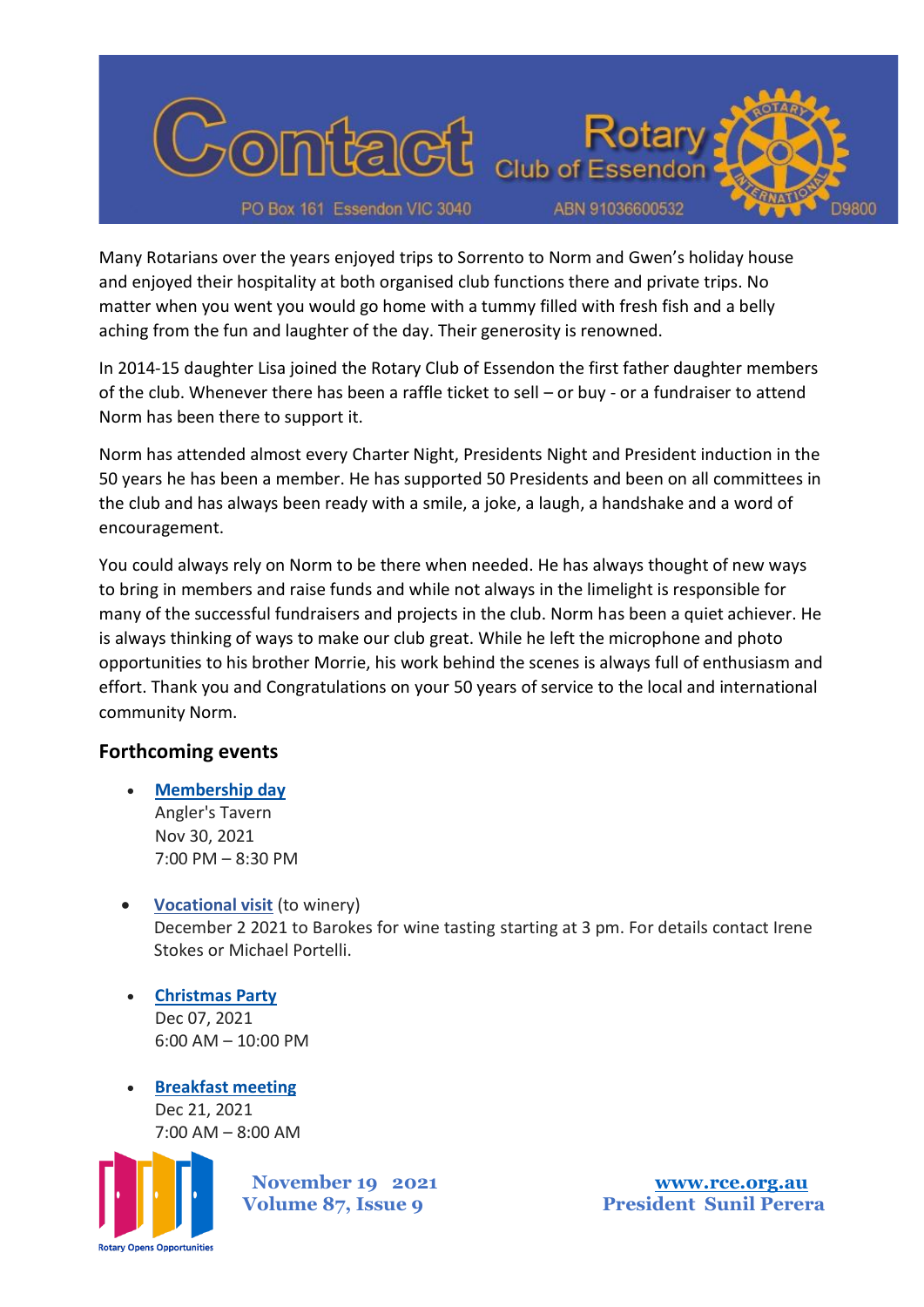

Strathmore Community Bank<sup>®</sup> Branch



#### *Thank you to !!!*

Help yourself and help our Club by banking with Strathmore Community Bank. Take out a loan, term deposit or open a bank account and the club will receive up to \$500. **D**rop into the branch at 337 Napier Street, Strathmore or call Manager David Porter on 9374-2607 for details

#### **Request from Rotary Club of North Essendon**

Presidents

The Rotary Club of Essendon North conducts a fundraiser on Oaks Day each year to raise funds for Cancer Research. Over recent years the club's donation has contributed to melanoma detection.

Unfortunately, due to the Covid-19 lockdowns we have been unable to hold the event on the day for the past 2 years. However, we have decided to have a Breakout Post Oaks Day Luncheon this year on 25<sup>th</sup> November 2021.

From Midday – 4.00pm HYATT EVENT CENTRE, Larkin Street, Essendon Fields.

2 Course Meal \$80 p.h.-Includes champers, wine, & soft drink. Plus Devonshire Tea, Free Parking .

On the Day: Sweeps, Lucky Tab Tickets, Raffles, Prizes, Lucky Door prizes.

Awards for: Lady of the Day – Best Hat, Best Shoes, Best Head Piece.

Nb: \*\* Full COVID vaccination certificates must be produced before admission

Bookings-Go to Trybooking:https://www.trybooking.com/BVEJR or Contact: Barry Coleman 0427 852 062

Thanks Paul



 **November 19 2021 [www.rce.org.au](http://www.rce.org.au/)**

**Volume 87, Issue 9 President Sunil Perera**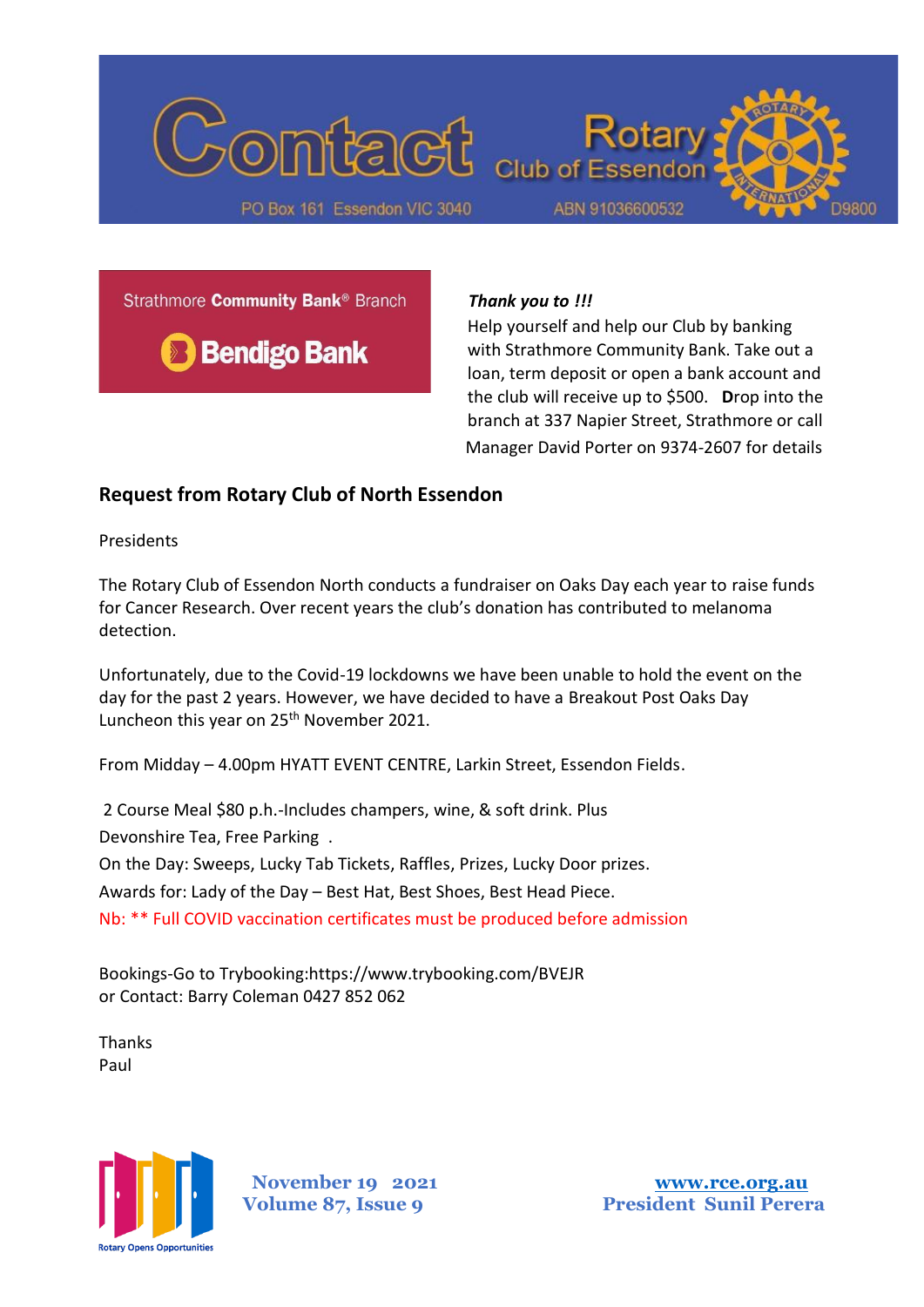

# **Request from Carolyn Chisholm Society**

November 2020

We hope this finds you well. We really do! We get it, COVID-19 and all the associated stressors have impacted everyone. It continues to do so.

So, we are doing what we do best—being there for people when times get tough.

Caroline Chisholm Society has been supporting vulnerable mums and new families for over 50 years. Throughout the last 12 months, we have witnessed an increase in those requesting emergency assistance, higher levels of complexity in care and more new mums with no access to government support due to their visa status.

This is a shout out as we are organising our annual Christmas Toy Drive for families again this year. We have run a Christmas Toy Drive for many years, where the community donate new toys for us to distribute to families in need. We know that many of you are doing it tough yourselves and giving this year may look a little different to other years.

If you do wish to participate and donate some toys, please get in touch with us on 03 9361 7000 to arrange a drop off time **for any donations prior to 2 December**. When choosing items 75% of our Children are under the age of 3 and 25% are between the ages of 3-6.

Between 7-8 December we will be running a Santa Shop from our Caroline Springs site for our families to choose a few items for their children. We hope it will help all our families doing it tough this year and bring some joy.

Acknowledging that shopping can be challenging this year we also welcome the donation of funds via our website by going to<https://www.caroline.org.au/make-a-difference/donate-now/> and we will do the shopping on your behalf.

Attached is a flyer for you to circulate or print and display if possible.

We would like to pass on a big 'thank you' for being part of our community and helping us to continue to do the work we do.

Yours sincerely,

The Team at Caroline Chisholm Society

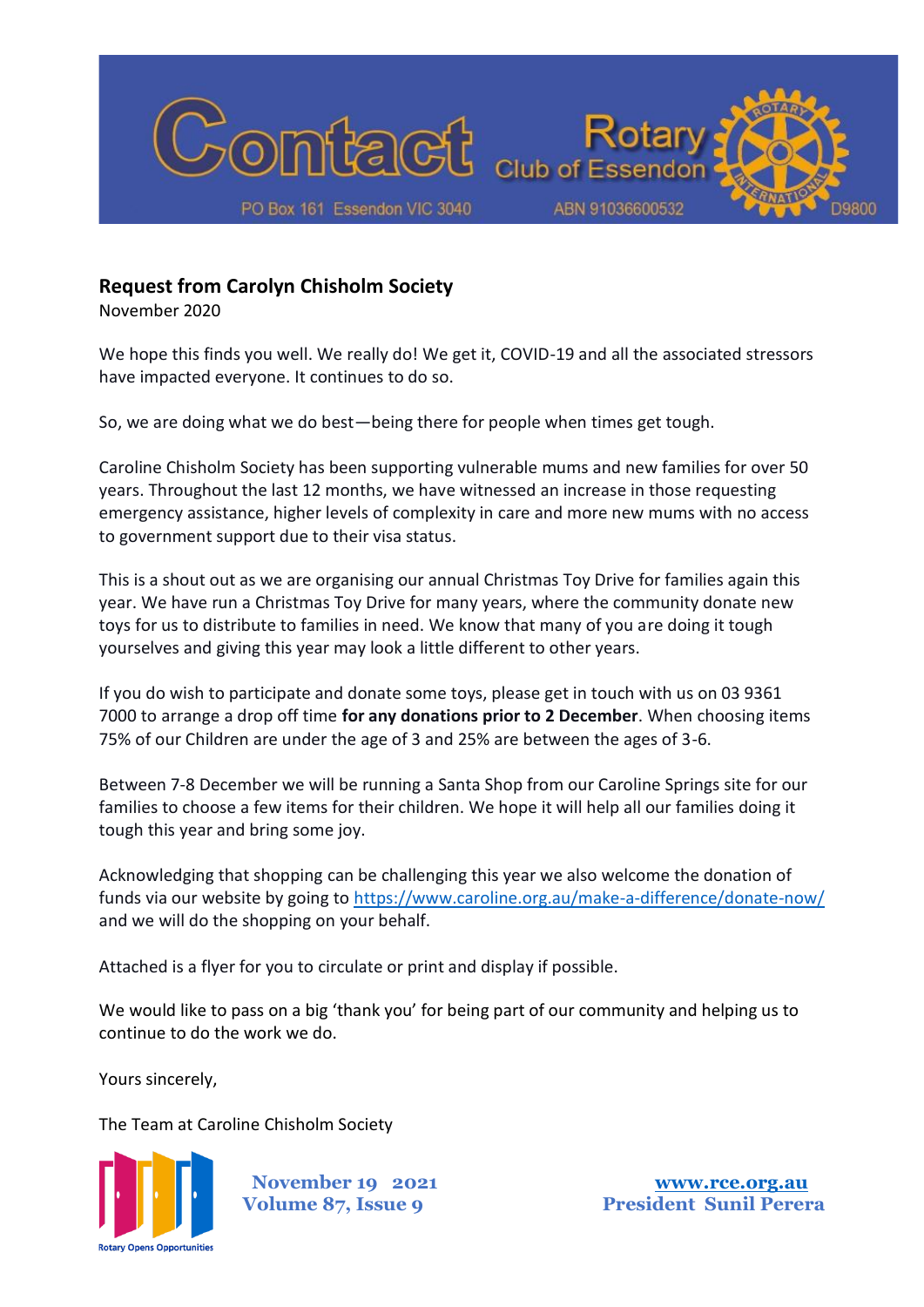

### **Thank you from Scope**

11/10/21

Rotary Club Essendon

Dear Vera,

Scope is a not-for-profit organisation that exists to support people to achieve their potential. We support people with profound and complex physical and intellectual disabilities throughout Victoria and NSW.



Scope (Vic) Ltd ABN 63 004 280 871

**St Albans Lifestyle Options** 432 Main Road West

St Albans Vic 3021

Phone 03 9366 7433 www.scopeaust.org.au

We would like to take this opportunity to sincerely thank The Rotary Club Essendon and Ego Pharmaceuticals Pty. Ltd Melbourne for the kind donation of Hand Sanitiser which will help to keep everyone here at Scope St Albans Day Service safe. It is very much appreciated.

Thank you and wishing you all health and happiness.

Yours truly,

Linda Mazziol

Program Coordinator

Scope St Albans Lifestyle Options



 **November 19 2021 [www.rce.org.au](http://www.rce.org.au/)**

**Volume 87, Issue 9 President Sunil Perera**